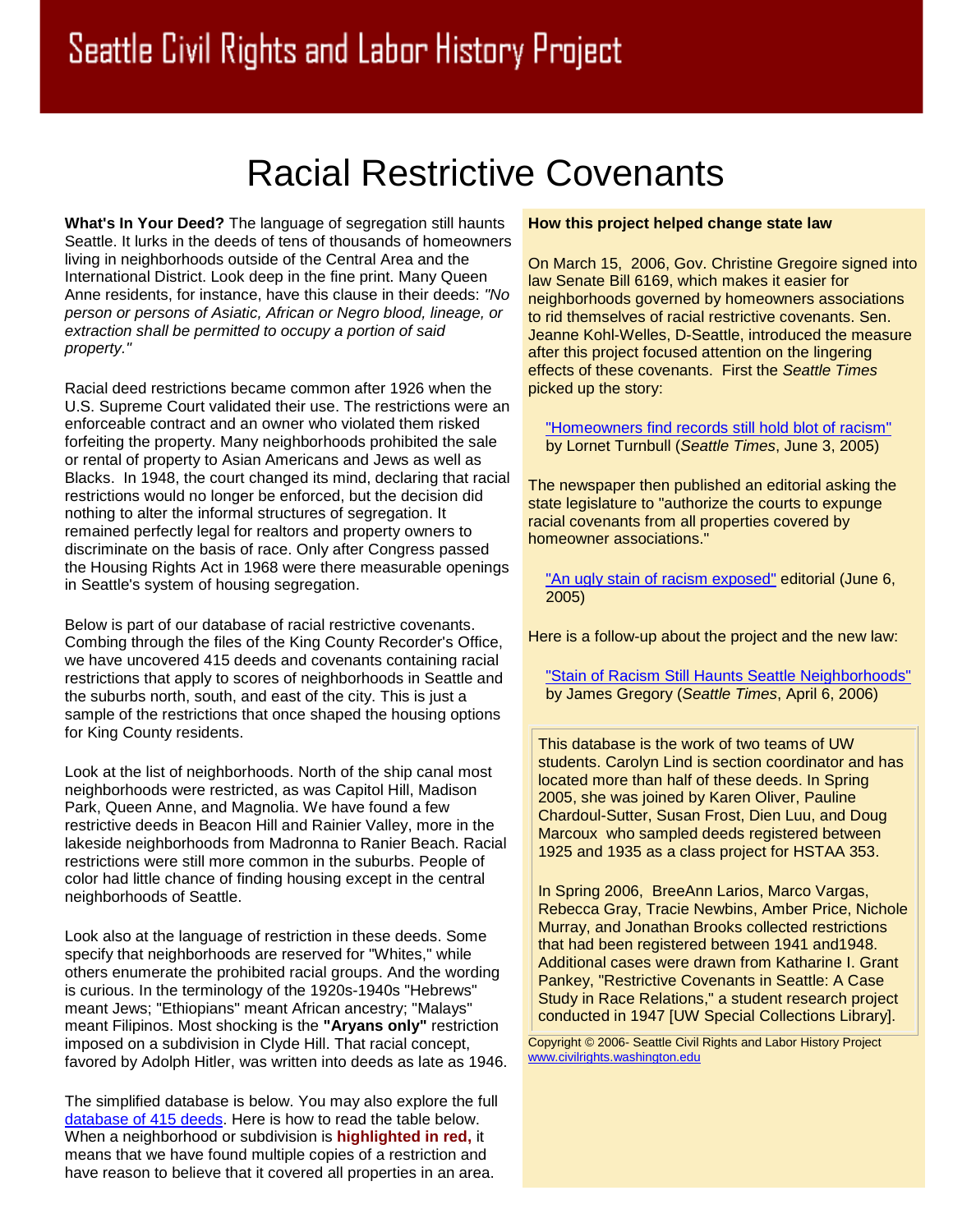| neighborhood                           | plat name                                                                                       | restriction                                                                                                                                                                                                                                                                                                                                                                                                                                                                                                             |
|----------------------------------------|-------------------------------------------------------------------------------------------------|-------------------------------------------------------------------------------------------------------------------------------------------------------------------------------------------------------------------------------------------------------------------------------------------------------------------------------------------------------------------------------------------------------------------------------------------------------------------------------------------------------------------------|
| Alki                                   |                                                                                                 | Williams Alki Addition The lot, nor any part thereof, shall not be sold to any person either of whole or part blood, of<br>the Mongolian, Malay, or Ethiopian races, nor shall the same nor any part thereof be rented<br>to persons of such races.                                                                                                                                                                                                                                                                     |
| <b>Ballard/Sunset Hill</b>             | Westhaven                                                                                       | No part of said property hereby conveyed shall ever be used or occupied by any person of the<br>Ethiopian, Malay, or any Asiatic race, and the grantee, his heirs, personal representatives<br>or assigns, shall never place any such person in the possession or occupancy of said property                                                                                                                                                                                                                            |
| Beacon Hill                            | Jefferson Park<br>Addition, Ladd's 2nd<br><b>Addition, Jefferson</b><br><b>Park Addition #2</b> | No person other than one of the <b>Caucasian race</b> shall be permitted to occupy any portion of<br>any lot in said plat or any building thereon except a domestic servant actually employed by a<br>Caucasian occupant of said lot or building.                                                                                                                                                                                                                                                                       |
| <b>Bitter Lake</b>                     | <b>Quigley's Northend</b><br>Tracts                                                             | And that the property covered by this contract shall not be conveyed to any other than one of<br>the Caucasian Race:                                                                                                                                                                                                                                                                                                                                                                                                    |
| <b>Blue Ridge</b>                      | all                                                                                             | No residence property shall at any time, directly or indirectly, be sold, conveyed, rented or<br>leased in whole of in part to any person or persons not of the white or <b>Caucasian race.</b>                                                                                                                                                                                                                                                                                                                         |
| Broadmoor                              | <b>Broadmoor</b>                                                                                | No part of said property hereby conveyed shall ever be used or occupied by any Hebrew or<br>by any person of the Ethiopian, Malay or any Asiatic Raceexcepting only employees in<br>the domestic service on the premises of persons qualified hereunder as occupants and users<br>and residing on the premises.                                                                                                                                                                                                         |
| <b>Broadview</b>                       | <b>Bonnie Vista</b>                                                                             | No persons of any race other than the white race shall use or occupy any building or any lot,<br>except that this covenant shall not prevent occupancy by domestic servants of a different race<br>domiciled with an owner or tenant.                                                                                                                                                                                                                                                                                   |
|                                        | <b>Haggardt's Addition</b>                                                                      | no lot or portion of a lot shall be sold to, leased to or occupied by any person other than that of<br>the White or Caucasian Race, except this shall not prevent occupancy by domestic servants<br>of a different race or nationality actually employed in good faith by the owners or tenants.                                                                                                                                                                                                                        |
|                                        | <b>Northend soundview</b><br>tracts                                                             | Further that the property shall not be conveyed to any other than one of the <b>Caucasian race</b> .                                                                                                                                                                                                                                                                                                                                                                                                                    |
|                                        | <b>Schroeppel Park</b>                                                                          | No part of the property hereby platted, shall be used for trade, manufacture or business<br>purposes of any kind, but shall be used for residential purposes only by white persons,<br>except that servants, not of the white race but actually employed by white occupant, may<br>reside on said premises.                                                                                                                                                                                                             |
|                                        | Bonnie Brae                                                                                     | No one, other than a white person of the <b>Caucasian race</b> , shall own any interest directly or<br>indirectly, in the above described property, or any part thereof, nor shall the purchaser herein<br>let said premises, or any part thereof, for any term whatsoever, to one other than a white<br>person of the Caucasian race(but this clause shall not apply to bonafide domestic servants)                                                                                                                    |
|                                        | <b>Elford Park</b>                                                                              | Tracts or parcels of land in this plat shall be used or occupied only by members of the white<br>or Caucasian race, excluding Semites, and no other persons shall be permitted to use or<br>occupy said tracts or parcels, except employees may occupy the premises where their<br>employer resides.                                                                                                                                                                                                                    |
| <b>Bryant</b>                          | <b>University Gardens</b>                                                                       | The purchaser covenants, and said covenants shall run with said land, that no part of said<br>described premises shall ever be used or occupied by any person not of the White or<br>Caucasian race.                                                                                                                                                                                                                                                                                                                    |
|                                        | <b>Viewhome Addition</b>                                                                        | No race or nationality other than those of the White or Caucasian race shall use or occupy<br>any dwelling on any lot except that this covenant does not prevent occupancy by domestic<br>servants of a different race or nationality employed by an owner or tenant.                                                                                                                                                                                                                                                   |
| <b>Capitol Hill</b>                    | 38 blocks, 935<br>properties                                                                    | That no part of said premises shall ever be used or occupied by or sold conveyed, leased,<br>rented, or given to negroes or any person or persons of negro blood,                                                                                                                                                                                                                                                                                                                                                       |
| Central District-Minor<br>Neighborhood | <b>Squire Park</b>                                                                              | The parties hereto signing and executing this instrument and the several like instruments<br>relating to their several properties in said district, hereby mutually covenant, promise and<br>agree each with the others, and for their respective heirs and assigns, that no part of said<br>lands owned by them as described following their signatures to this instrument, shall never be<br>used, occupied by or sold, conveyed, leased, rented or given to Negroes, or any person or<br>persons of the Negro blood. |
| Duwamish                               | <b>Gordon's Addition #2</b>                                                                     | No person of any race other than the white race shall use or occupy any building or any lot,<br>except this covenant shall not prevent occupancy by domestic servants of a different race<br>domiciled with an owner or tenant.                                                                                                                                                                                                                                                                                         |
| Eastlake                               | Greene's Addition                                                                               | Said lot or lots shall not be sold, conveyed, or rented nor leased, in whole or in part, to any<br>person not of the White race; nor shall any person not of the White race be permitted to<br>occupy any portion of said lot or lots or of any building thereon, except a domestic servant<br>actually employed by a White occupant of such building.                                                                                                                                                                  |
| Greenlake                              | Greenlake Circle                                                                                | Said tract shall not be sold, leased, or rented to any person or persons other than of white<br>race nor shall any person or persons other than of white race use or occupy said tract.                                                                                                                                                                                                                                                                                                                                 |
|                                        | Hayes Park No 2                                                                                 | None of said lots shall be sold conveyed, rented or leased in whole or in part to any person<br>not of the white race nor shall any person not or the white race permitted to occupy any<br>portion of such lot or of any building thereon except ****to servant actually employed by a<br>white occupant of such building.                                                                                                                                                                                             |
| Greenwood                              | <b>Marine Highlands</b><br><b>Addition</b>                                                      | That neither the said premises or any house building or improvement thereon erected shall at<br>any time be occupied by persons of the Ethiopian race or by Japanese or Chinese or any<br>other Malay or Asiatic race save and except as domestic servants in the employ of person<br>not coming within that restriction.                                                                                                                                                                                               |
|                                        | <b>Winchester Heights</b>                                                                       | None of said lots shall be conveyed, leased, or given to and no building erected thereon shall<br>be used, owned or occupied, by any person not of the White race.                                                                                                                                                                                                                                                                                                                                                      |
| Haller Lake                            | Golfcrest                                                                                       | No race or nationality other than those of the Caucasian race shall use or occupy any<br>dwelling or lot, except that this covenant shall not prevent occupancy by domestic servants of<br>a different race or nationality employed by an owner or tenant.                                                                                                                                                                                                                                                              |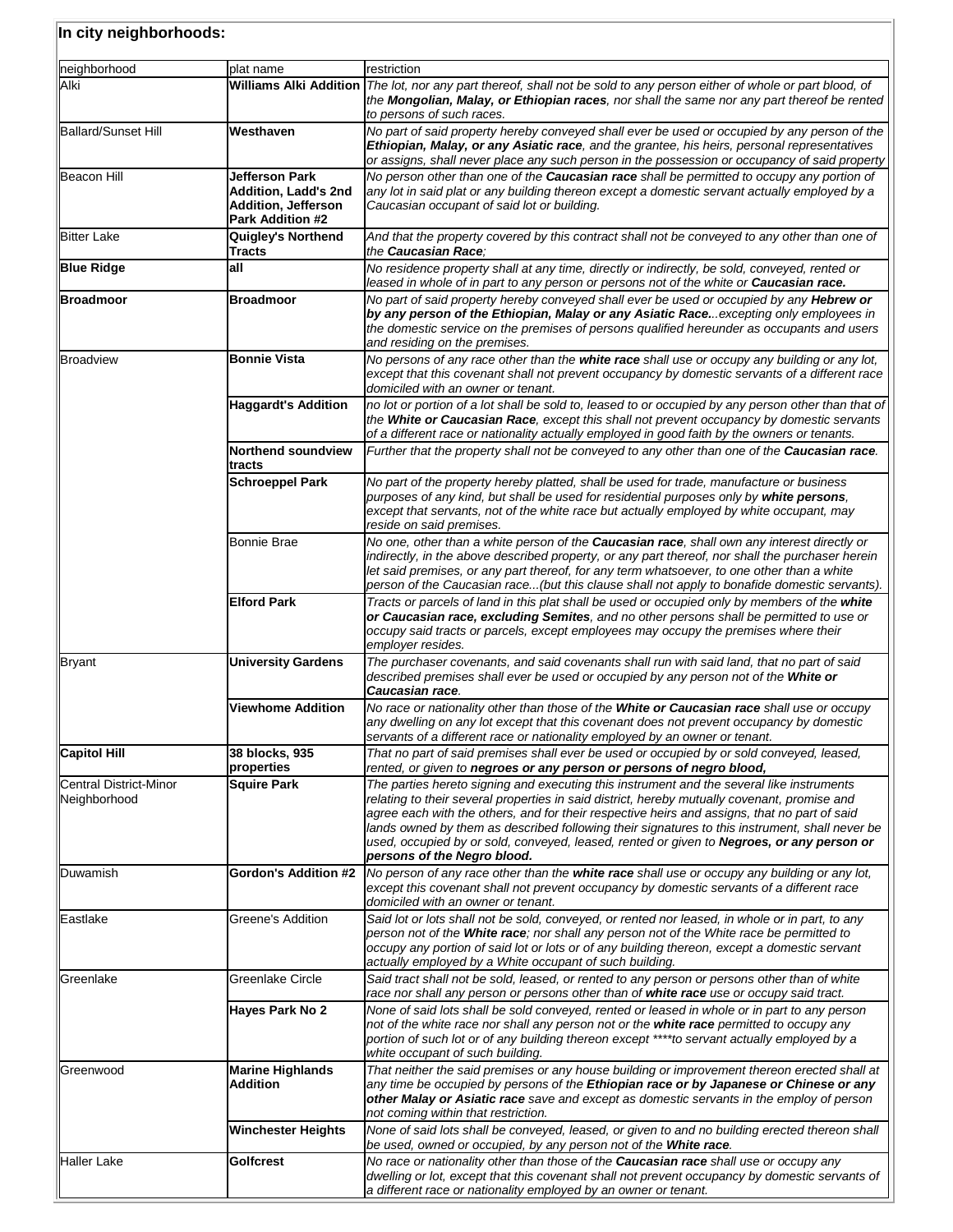|                        |                                                                                                                                          | Huntoon's Haller Lake No person or any race other than the White race shall use any building or any lot but this shall<br>not prevent occupancy by domestic servants of a different race domiciled with an owner or                                                                                                                                                                                                                                                                                                                                                                                                                                                                                                                                                    |
|------------------------|------------------------------------------------------------------------------------------------------------------------------------------|------------------------------------------------------------------------------------------------------------------------------------------------------------------------------------------------------------------------------------------------------------------------------------------------------------------------------------------------------------------------------------------------------------------------------------------------------------------------------------------------------------------------------------------------------------------------------------------------------------------------------------------------------------------------------------------------------------------------------------------------------------------------|
|                        |                                                                                                                                          | tenant.                                                                                                                                                                                                                                                                                                                                                                                                                                                                                                                                                                                                                                                                                                                                                                |
|                        | <b>North Seattle Heights</b><br>Division #2                                                                                              | That no part of said described premises shall be used or occupied by any person not of the<br>white or Caucasian race; except a domestic servant actually employed by a white occupant<br>of such building.                                                                                                                                                                                                                                                                                                                                                                                                                                                                                                                                                            |
|                        | <b>Marine Highlands</b>                                                                                                                  | That neither the said premises or any house, building or improvement thereon erected, shall at<br>any time be occupied by persons of the Ethiopian race, or by Japanese or Chinese, or any<br>other Malay or Asiatic race, save except as domestic servants in the employ of persons not<br>coming within this restriction.                                                                                                                                                                                                                                                                                                                                                                                                                                            |
|                        | <b>Overland Park</b>                                                                                                                     | That the said lots or buildings thereon shall never be rented, leased, or sold, transferred or<br>conveyed to, nor shall the same be occupied by any negro or colored person or person of<br>negro blood, or persons of the Mongolian Race.                                                                                                                                                                                                                                                                                                                                                                                                                                                                                                                            |
| <b>Hawthorne Hills</b> | <b>Hawthorne Hills</b>                                                                                                                   | Said lot or lots shall not be sold, conveyed, or rented nor leased, in whole or in part, to any<br>person not of the White race; nor shall any person not of the White race be permitted to<br>occupy any portion of said lot or lots or of any building thereon, except a domestic servant<br>actually employed by a White occupant of such building.                                                                                                                                                                                                                                                                                                                                                                                                                 |
|                        | <b>Hawthorne Homes</b>                                                                                                                   | No person of any race other than the <b>White or Caucasian race</b> shall use or occupy any<br>building or any lot, except that this covenant shall not prevent occupancy by domestic<br>servants or a different race domiciled with an owner or tenant.                                                                                                                                                                                                                                                                                                                                                                                                                                                                                                               |
| Lake City              | University Lake Shore                                                                                                                    | The party of the second part can transfer and sell this contract to any desirable people of the<br>Caucasian race only.                                                                                                                                                                                                                                                                                                                                                                                                                                                                                                                                                                                                                                                |
| Lakeridge              | all                                                                                                                                      | Said lot or lots shall not be sold, conveyed, or rented nor leased, in whole or in part, to any<br>person not of the White race; nor shall any person not of the White race be permitted to<br>occupy any portion of said lot or lots or of any building thereon, exc                                                                                                                                                                                                                                                                                                                                                                                                                                                                                                  |
| Laurelhurst            | Laurelhurst Crest                                                                                                                        | No property in said plat shall at any time, directly or indirectly be sold, conveyed, rented or<br>leased in whole or in part to any person not of the White Race. No person other than one of<br>the White Race shall be permitted to occupy any portion of any lot in said plat or of any<br>building at any time thereon, except a domestic servant actually employed by a White<br>occupant of such building.                                                                                                                                                                                                                                                                                                                                                      |
|                        | <b>Montlake Tracts,</b><br><b>Montlake Tracts</b><br>Addition                                                                            | No person or persons of Asiatic, African or Negro blood, lineage or extraction shall be<br>permitted to occupy a portion of said property, or any building thereon, except, domestic<br>servant or servants may be actually and in good faith employed by White occupant of such<br>premises.                                                                                                                                                                                                                                                                                                                                                                                                                                                                          |
| Loyal Heights          | Loyal View                                                                                                                               | No part of said property hereby conveyed shall ever be used or occupied by any person of the<br>Ethiopian, Malay, or any Asiatic race                                                                                                                                                                                                                                                                                                                                                                                                                                                                                                                                                                                                                                  |
| Madrona                | Buchanan's Addition                                                                                                                      | Said land shall not be occupied by or sold, conveyed, rented or given to negroes or any<br>person of the negro blood.                                                                                                                                                                                                                                                                                                                                                                                                                                                                                                                                                                                                                                                  |
|                        | McKenzie &<br>Dempsey's Lake<br><b>Washington Addition</b><br>and Lewis & Fehrens<br><b>Addition</b>                                     | The parties hereto signing and executing this instrument  hereby mutually covenant, promise<br>and agree each with the others, and for their respective heirs and assigns, that no part of said<br>lands owned by them as described following their signatures to this instrument, shall never be<br>used, occupied by or sold, conveyed, leased, rented or given to Negroes, or any person or<br>persons of the Negro blood.                                                                                                                                                                                                                                                                                                                                          |
|                        | Washington Heights                                                                                                                       | Said premises shall not be leased, sold, devised or conveyed to or acquired to occupied by<br>any person than one of the white or Caucasian race, provided however, that a person not of<br>the white or Caucasian race may become an occupant in the capacity of a servant.                                                                                                                                                                                                                                                                                                                                                                                                                                                                                           |
| Magnolia               | Magnolia, Magnolia<br>View, Magnolia<br><b>Manor, Carlton Park,</b><br><b>Carlton Park Addition.</b><br><b>Magnolia View</b><br>Addition | No person or persons of Asiatic, African or Negro blood, lineage, or extraction shall be<br>permitted to occupy a portion of said property, or any building thereon; except domestic<br>servants may actually and in good faith be employed by white occupants of such premises.                                                                                                                                                                                                                                                                                                                                                                                                                                                                                       |
|                        | sec. 22, township 25.<br>range 3                                                                                                         | That no part of said property hereby conveyed shall ever be used or occupied by the Hebrew,<br>Ethiopian, Malay, or any Asiatic race                                                                                                                                                                                                                                                                                                                                                                                                                                                                                                                                                                                                                                   |
| Maple Leaf             | Green Lake Circle                                                                                                                        | Maple Leaf addition to No portion of the tract shall be sold, leased or rented to any person or persons other than one<br>of the white race, nor shall any person or persons other than of white race use or occupy said<br>tract.                                                                                                                                                                                                                                                                                                                                                                                                                                                                                                                                     |
| <b>Matthews Beach</b>  | Lake Washington<br>Addition                                                                                                              | Said property or any part thereof shall not be covered, sold rented, leased or otherwise<br>disposed of in whole or in part to, or to e occupied by, any person or persons except of the<br>white race, except however, of the case of servant actually employed by the owner and<br>occupant thereof.                                                                                                                                                                                                                                                                                                                                                                                                                                                                 |
|                        | <b>Replat of North Half</b><br>Lot 1 of Block 4 of<br><b>Lake City</b>                                                                   | No lot or portion of a lot shall be sold to, leased to or occupied by any person other than of<br>the <b>Caucasian race</b> , but this restriction does not prevent occupancy by domestic servants of<br>a different race or nationality actually employed in good faith by the owners or tenants.                                                                                                                                                                                                                                                                                                                                                                                                                                                                     |
| Montlake               | <b>Montlake Park</b>                                                                                                                     | Subject to an agreement between various owners of the Montlake District, dated November 9,<br>1929, and recorded in Volume 1443 of Deeds, page 89, wherein they mutually agreed with the<br>others, and for their respective heirs and assigns, that no part of the lands owned by them as<br>described as following their signatures to said instrument shall ever be used or occupied by or<br>sold, conveyed, leased, rented or given to <b>Negroes, or any person or persons of the Negro</b><br>blood, any provides that this covenant shall run with the land and bind the respective heirs<br>and assigns of the parties thereto, and of the several like instruments in said district, for a<br>period of 21 years, from and after the date of said instrument |
|                        | <b>North Broadway</b>                                                                                                                    | No person other than one of the <b>white or Caucasian race</b> shall use or occupy any portion of                                                                                                                                                                                                                                                                                                                                                                                                                                                                                                                                                                                                                                                                      |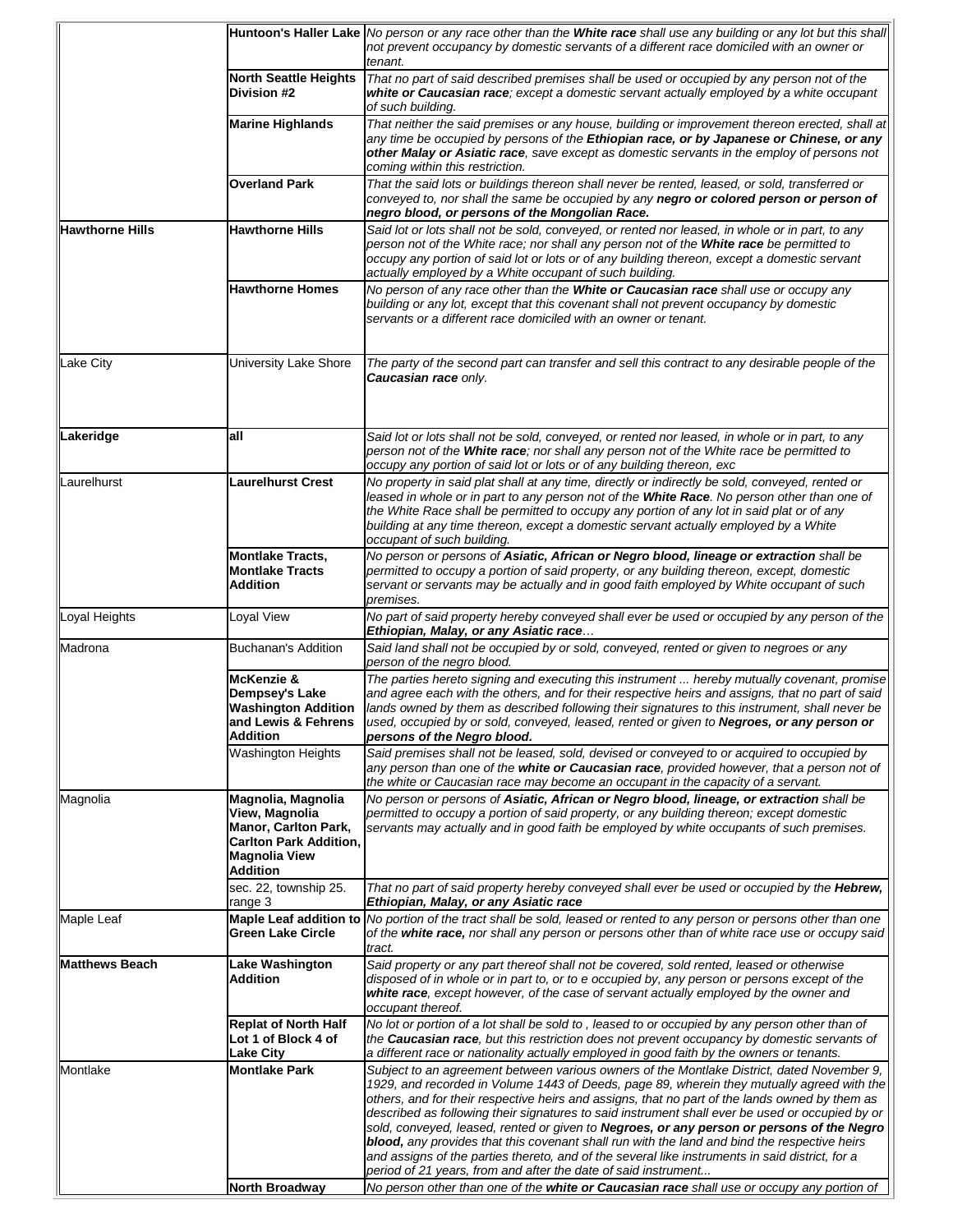|                        | <b>Addition</b>                                                                                                                        | said described tract or of any building thereon, except a domestic servant actually employed<br>by a white occupant of such tract and /or building.                                                                                                                                                                                                                                                                                                                                                                                                                                                                                                        |
|------------------------|----------------------------------------------------------------------------------------------------------------------------------------|------------------------------------------------------------------------------------------------------------------------------------------------------------------------------------------------------------------------------------------------------------------------------------------------------------------------------------------------------------------------------------------------------------------------------------------------------------------------------------------------------------------------------------------------------------------------------------------------------------------------------------------------------------|
|                        | Union City 2nd Addition                                                                                                                | This property is sold under the express condition that neither the land or any part thereof, nor<br>any building thereon, shall ever be leased, rented or loaned, in any manner whatsoever, to a<br>person or persons of other than <b>Caucasian race</b> , nor shall any person or persons of other<br>than a Caucasian race be permitted to occupy said premises, or any part thereof in any<br>manner whatsoever.                                                                                                                                                                                                                                       |
| North Beach/Blue Ridge | <b>WM Twigg's Addition</b><br>to North Beach                                                                                           | All lots in this plat are restricted to R-1 residence district use including white people only.                                                                                                                                                                                                                                                                                                                                                                                                                                                                                                                                                            |
| North College Park     | <b>Gunderson Addition</b>                                                                                                              | No person of any race other than the <b>Caucasian race</b> shall use or occupy any building or lot<br>in said addition, except such persons of another race shall not be prevented from occupancy<br>as domestic servants when domiciled with an owner or tenant.                                                                                                                                                                                                                                                                                                                                                                                          |
|                        | <b>Licton Springs Park</b>                                                                                                             | that no part of the premises herein described shall at any time be leased, mortgaged, or<br>conveyed in law or in equity to any person of Chinese, Japanese, African or Hindu descent<br>or to any person, company or trustee for their use and benefit                                                                                                                                                                                                                                                                                                                                                                                                    |
|                        | Oak Lake Villa, Oak<br>Lake Villa tracts #2                                                                                            | This property shall never be sold to nor occupied by any person of any descent other than<br>Caucasian, not used for any unlawful or immoral purposes.                                                                                                                                                                                                                                                                                                                                                                                                                                                                                                     |
| Northgate              | <b>Victory Heights</b>                                                                                                                 | Said tract shall not be sold, leased, or rented to any person or persons other than of<br>Caucasian race nor shall any person or persons other than of Caucasian race use or occupy<br>said tract.                                                                                                                                                                                                                                                                                                                                                                                                                                                         |
| Olympic Hills          | <b>Olympic Hills</b>                                                                                                                   | Said lot or lots shall not be sold, conveyed, or rented nor leased, in whole or in part, to any<br>person not of the White race; nor shall any person not of the White race be permitted to<br>occupy any portion of said lot or lots or of any building thereon, except as domestic servant<br>actually employed by a White occupant of such building.                                                                                                                                                                                                                                                                                                    |
| Pinehurst              | H.E. Orr Park                                                                                                                          | No persons of any race other than the white race shall use or occupy any building or any lot<br>except that this covenant shall not prevent occupancy by domestic servants of a different race<br>domiciled with an owner or tenant.                                                                                                                                                                                                                                                                                                                                                                                                                       |
| Queen Anne             | Gilman Addition                                                                                                                        | That neither said premises nor any interest therein shall at any time be leased, sold, devised<br>or conveyed to or inherited by or otherwise acquired by, become property of, used of occupied<br>by any person other than one of the White of Caucasian Race, provided however, that<br>persons not of the Caucasian Race may be kept thereon by such a Caucasian occupant<br>strictly in the capacity of servants of such occupants                                                                                                                                                                                                                     |
|                        | <b>Queen Anne Park</b>                                                                                                                 | No person or persons of Asiatic, African or Negro blood, lineage, or extraction shall be<br>permitted to occupy a portion of said property, or any building thereon; except domestic<br>servants may actually and in good faith be employed by white occupants of such premises                                                                                                                                                                                                                                                                                                                                                                            |
| Queen Anne, lower      | Comstock<br><b>Supplemental</b><br><b>Addition, Northern</b><br>Addition and G.<br>Kinnear's<br><b>Supplemental</b><br><b>Addition</b> | The parties hereto signing and executing this instrument do for themselves and with each<br>other mutually covenant and agree with each other and for their personal representatives,<br>heirs and assigns as follows: That the said property herein described shall not be sold,<br>conveyed, leased or given to any person or persons other than of the <b>Caucasian race</b> , nor<br>shall any person or persons other than of the Caucasian race be permitted to occupy or use<br>the property excepting only employees in the domestic service on the premises of persons<br>qualified hereunder as occupants or users and residing on the premises. |
| Queen Anne, North      | Prosch's Queen Anne                                                                                                                    | No person or persons of Asiatic, African or Negro blood, lineage or extraction shall be<br>permitted to occupy a portion of said property or any building thereof, except domestic<br>servants or servant may be actually and in good faith employed by white occupants of such<br>premises.                                                                                                                                                                                                                                                                                                                                                               |
| Rainier valley         | C.D. Hillmans City<br>Addition                                                                                                         | Other than Caucasian Race, any of the land or property, the description of which appears<br>after their respective signatures hereto.                                                                                                                                                                                                                                                                                                                                                                                                                                                                                                                      |
|                        | near Columbian way                                                                                                                     | Said property shall not be conveyed to or occupancy thereof given to any person other than of<br>the Caucasian Race.                                                                                                                                                                                                                                                                                                                                                                                                                                                                                                                                       |
| Ravenna                | <b>Hayes Park</b>                                                                                                                      | No person other than one of the white race shall be permitted to occupy any portion of any lot<br>in said plat or of any building thereon, except a domestic servant actually employed by a white<br>occupant of such building.                                                                                                                                                                                                                                                                                                                                                                                                                            |
|                        | Homeacres                                                                                                                              | No person of any other than the White or Caucasian race shall use or occupy any building or<br>lot, except that this covenant shall not prevent occupancy by domestic servants of a different<br>race domiciled with an owner or tenant.                                                                                                                                                                                                                                                                                                                                                                                                                   |
| S. Lake City           | Lake Washington                                                                                                                        | No person of African, Japanese, Chinese, or of any other Mongolian descent shall be<br>allowed to purchase, own or lease said real property or any part thereof.                                                                                                                                                                                                                                                                                                                                                                                                                                                                                           |
| Sandpoint              | Weshthaven Division<br>#2                                                                                                              | No part of said property hereby conveyed shall ever be used or occupied by any person of the<br>Ethiopian, Malay, or any Asiatic race                                                                                                                                                                                                                                                                                                                                                                                                                                                                                                                      |
|                        | <b>Aviation Heights</b>                                                                                                                | No race or nationality other than those of the White or Caucasian race shall use or occupy<br>any dwelling on any lot except that this covenant does not prevent occupancy by domestic<br>servants of a different race or nationality employed by an owner or tenant.                                                                                                                                                                                                                                                                                                                                                                                      |
| <b>Sheridan Beach</b>  | Sheridan Beach                                                                                                                         | It is a condition of this sale that above described property shall be used for residential<br>purposes only and cannot be resold to aliens, disorderly persons, or persons not of the<br>Caucasian race.                                                                                                                                                                                                                                                                                                                                                                                                                                                   |